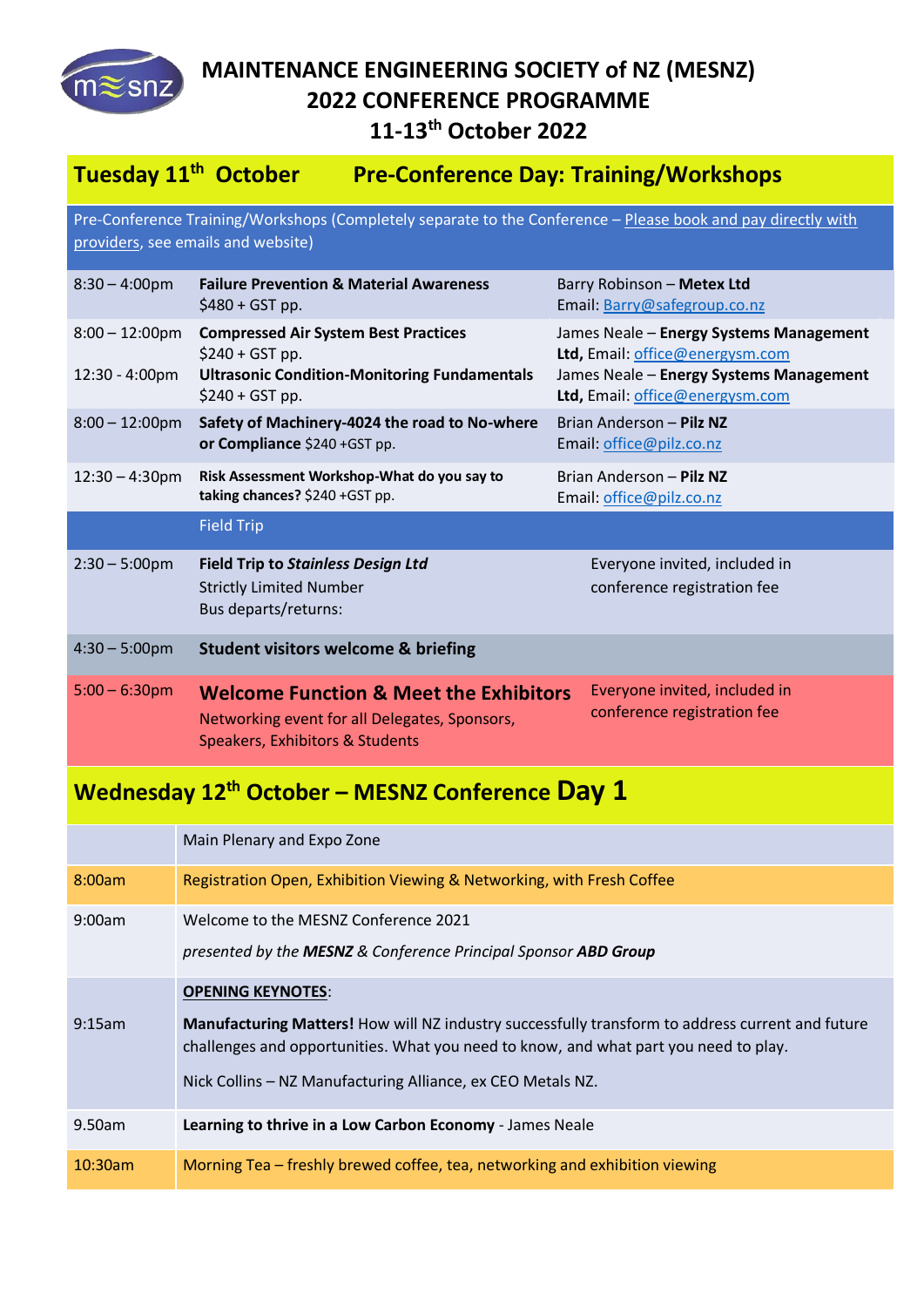| 11:00am            | Tackling the Circular Economy - Rachel Barker, Plastics NZ                                                                                                                                                                                                                                                                |                                                                                                    |                                                                                                             |  |  |
|--------------------|---------------------------------------------------------------------------------------------------------------------------------------------------------------------------------------------------------------------------------------------------------------------------------------------------------------------------|----------------------------------------------------------------------------------------------------|-------------------------------------------------------------------------------------------------------------|--|--|
| 11:35am            | Industrial Machine Automation (Industry 4.0). Dieter Adam, The Manufacturers Network                                                                                                                                                                                                                                      |                                                                                                    |                                                                                                             |  |  |
| 12:00pm            | <b>Celebrating Success, Achievement &amp; Amazing Progress</b><br>MESNZ Bill Buckley Scholarship Award. \$5000 training scholarship awarded to most promising young<br>engineer.<br>Stuart Tolhurst Memorial Apprentice Award, awarded to an outstanding apprentice.                                                      |                                                                                                    |                                                                                                             |  |  |
| 12:20pm            | Lunch, Exhibition Viewing & Networking                                                                                                                                                                                                                                                                                    |                                                                                                    |                                                                                                             |  |  |
| 1:05pm             | <b>Stream A Technical:</b><br><b>Smart Connected Machines</b>                                                                                                                                                                                                                                                             | <b>Stream B Technical: Materials &amp;</b><br><b>Failure Prevention</b>                            | <b>Stream C Safety:</b>                                                                                     |  |  |
| 1:10 <sub>pm</sub> | <b>IOT Sensor Selection</b>                                                                                                                                                                                                                                                                                               | Failure of Bolts, both good & bad.<br>Barry Robinson, Metex                                        | <b>Truths about Safety Training &amp;</b><br>Unit Standards. Troy Twomey,<br><b>Elite Training Services</b> |  |  |
| 1:45pm             | <b>IOT Pneumatics</b>                                                                                                                                                                                                                                                                                                     | <b>Shaft &amp; Axle Failures: Paying</b><br><b>Attention to Detail</b><br>Andrew Ouwejan, Metlab   | <b>Machine Guarding Essentials.</b><br>Brian Anderson, Pilz NZ                                              |  |  |
| 2:20 <sub>pm</sub> | <b>IOT Condition Based</b><br><b>Lubrication: James Neale</b>                                                                                                                                                                                                                                                             | <b>Failure Analysis &amp; Prevention</b><br>with Finite Element Analysis: Paul<br>Bosauder. Matrix | <b>Safety</b><br><b>Culture/Implementation</b>                                                              |  |  |
| 2:50 <sub>pm</sub> | Afternoon Tea - freshly brewed coffee, tea, networking and exhibition viewing                                                                                                                                                                                                                                             |                                                                                                    |                                                                                                             |  |  |
| 3:25pm             | Changes in the NZ Engineering space: An update on the current Review of Vocational Education, and<br>Who is allowed to call themselves an Engineer? Martin Pratchett, Engineering NZ                                                                                                                                      |                                                                                                    |                                                                                                             |  |  |
| 3:55pm             | First Day Wrap up                                                                                                                                                                                                                                                                                                         |                                                                                                    |                                                                                                             |  |  |
| $5:30 -$<br>9:30pm | <b>Social Function &amp; Award Night</b><br>For all Conference attendees, Exhibitors and Presenters. Don't miss it - this is where really<br>valuable connections are made, and a chance to recognise excellence among your peers!<br>Includes Dinner, Drinks and Networking. Home before 10 pm. VENUE: Sky City Hamilton |                                                                                                    |                                                                                                             |  |  |